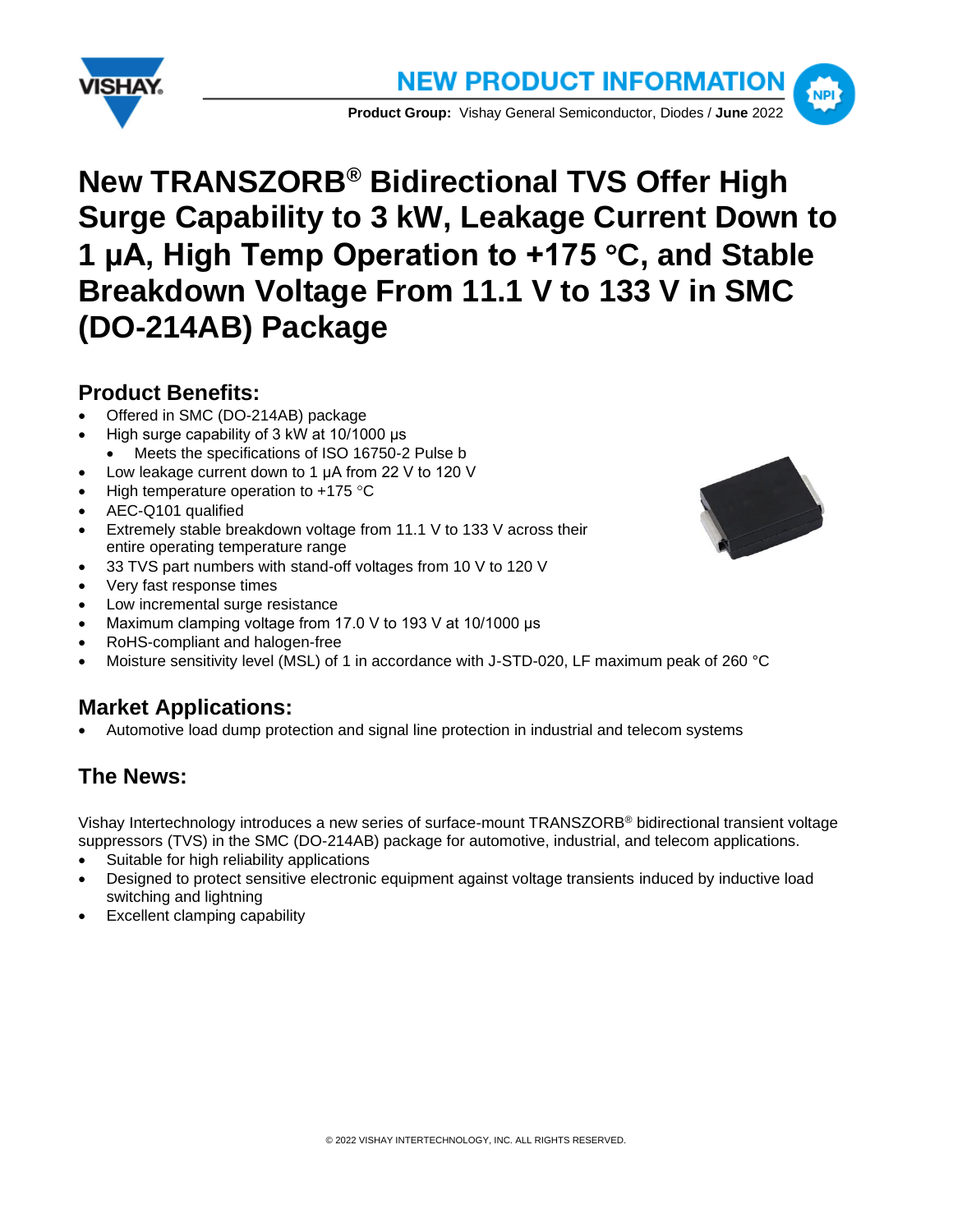



**NPI** 

**Product Group:** Vishay General Semiconductor, Diodes / **June** 2022

## **The Key Specifications:**

| Part #          | <b>Breakdown</b><br>voltage (V) |      | Stand-off<br>voltage (V) | <b>Maximum</b><br>reverse<br>leakage at<br><b>V<sub>WM</sub></b> | <b>Maximum clamping</b><br>voltage V <sub>c</sub> (V) at I <sub>PPM</sub><br>$(10/1000 \,\text{µs})$ |      |
|-----------------|---------------------------------|------|--------------------------|------------------------------------------------------------------|------------------------------------------------------------------------------------------------------|------|
|                 | Min.                            | Max. |                          | $I_D(\mu A)$                                                     | (V)                                                                                                  | (A)  |
| SMC3K10CAHM3 A  | 11.1                            | 12.3 | 10                       | 10.0                                                             | 17.0                                                                                                 | 176  |
| SMC3K12CAHM3 A  | 13.3                            | 14.7 | 12                       | 5.0                                                              | 19.9                                                                                                 | 151  |
| SMC3K13CAHM3 A  | 14.4                            | 15.9 | 13                       | 2.0                                                              | 21.5                                                                                                 | 140  |
| SMC3K14CAHM3 A  | 15.6                            | 17.2 | 14                       | 2.0                                                              | 23.2                                                                                                 | 129  |
| SMC3K15CAHM3 A  | 16.7                            | 18.5 | 15                       | 2.0                                                              | 24.4                                                                                                 | 123  |
| SMC3K16CAHM3 A  | 17.8                            | 19.7 | 16                       | 2.0                                                              | 26.0                                                                                                 | 115  |
| SMC3K17CAHM3 A  | 18.9                            | 20.9 | 17                       | 2.0                                                              | 27.6                                                                                                 | 109  |
| SMC3K18CAHM3 A  | 20.0                            | 22.1 | 18                       | 2.0                                                              | 29.2                                                                                                 | 103  |
| SMC3K20CAHM3 A  | 22.2                            | 24.5 | 20                       | 2.0                                                              | 32.4                                                                                                 | 92.6 |
| SMC3K22CAHM3 A  | 24.4                            | 26.9 | 22                       | 1.0                                                              | 35.5                                                                                                 | 84.5 |
| SMC3K24CAHM3 A  | 26.7                            | 29.5 | 24                       | 1.0                                                              | 38.9                                                                                                 | 77.1 |
| SMC3K26CAHM3 A  | 28.9                            | 31.9 | 26                       | 1.0                                                              | 42.1                                                                                                 | 71.3 |
| SMC3K28CAHM3_A  | 31.1                            | 34.4 | 28                       | 1.0                                                              | 45.4                                                                                                 | 66.1 |
| SMC3K30CAHM3 A  | 33.3                            | 36.8 | 30                       | 1.0                                                              | 48.4                                                                                                 | 62.0 |
| SMC3K33CAHM3 A  | 36.7                            | 40.6 | 33                       | 1.0                                                              | 53.3                                                                                                 | 56.3 |
| SMC3K36CAHM3 A  | 40.0                            | 44.2 | 36                       | 1.0                                                              | 58.1                                                                                                 | 51.6 |
| SMC3K40CAHM3 A  | 44.4                            | 49.1 | 40                       | 1.0                                                              | 64.5                                                                                                 | 46.5 |
| SMC3K43CAHM3 A  | 47.8                            | 52.8 | 43                       | 1.0                                                              | 69.4                                                                                                 | 43.2 |
| SMC3K45CAHM3 A  | 50.0                            | 55.3 | 45                       | 1.0                                                              | 72.7                                                                                                 | 41.3 |
| SMC3K48CAHM3 A  | 53.3                            | 58.9 | 48                       | 1.0                                                              | 77.4                                                                                                 | 38.8 |
| SMC3K51CAHM3_A  | 56.7                            | 62.7 | 51                       | 1.0                                                              | 82.4                                                                                                 | 36.4 |
| SMC3K54CAHM3 A  | 60.0                            | 66.3 | 54                       | 1.0                                                              | 87.1                                                                                                 | 34.4 |
| SMC3K58CAHM3 A  | 64.4                            | 71.2 | 58                       | 1.0                                                              | 93.6                                                                                                 | 32.1 |
| SMC3K60CAHM3_A  | 66.7                            | 73.7 | 60                       | 1.0                                                              | 96.8                                                                                                 | 31.0 |
| SMC3K64CAHM3 A  | 71.1                            | 78.6 | 64                       | 1.0                                                              | 103                                                                                                  | 29.1 |
| SMC3K70CAHM3_A  | 77.8                            | 86.0 | 70                       | 1.0                                                              | 113                                                                                                  | 26.5 |
| SMC3K75CAHM3_A  | 83.3                            | 92.1 | 75                       | 1.0                                                              | 121                                                                                                  | 24.8 |
| SMC3K78CAHM3 A  | 86.7                            | 95.8 | 78                       | 1.0                                                              | 126                                                                                                  | 23.8 |
| SMC3K85CAHM3_A  | 94.4                            | 104  | 85                       | 1.0                                                              | 137                                                                                                  | 21.9 |
| SMC3K90CAHM3 A  | 100                             | 111  | 90                       | 1.0                                                              | 146                                                                                                  | 20.5 |
| SMC3K100CAHM3 A | 111                             | 123  | 100                      | 1.0                                                              | 162                                                                                                  | 18.5 |
| SMC3K110CAHM3 A | 122                             | 135  | 110                      | 1.0                                                              | 177                                                                                                  | 16.9 |
| SMC3K120CAHM3 A | 133                             | 147  | 120                      | 1.0                                                              | 193                                                                                                  | 15.5 |